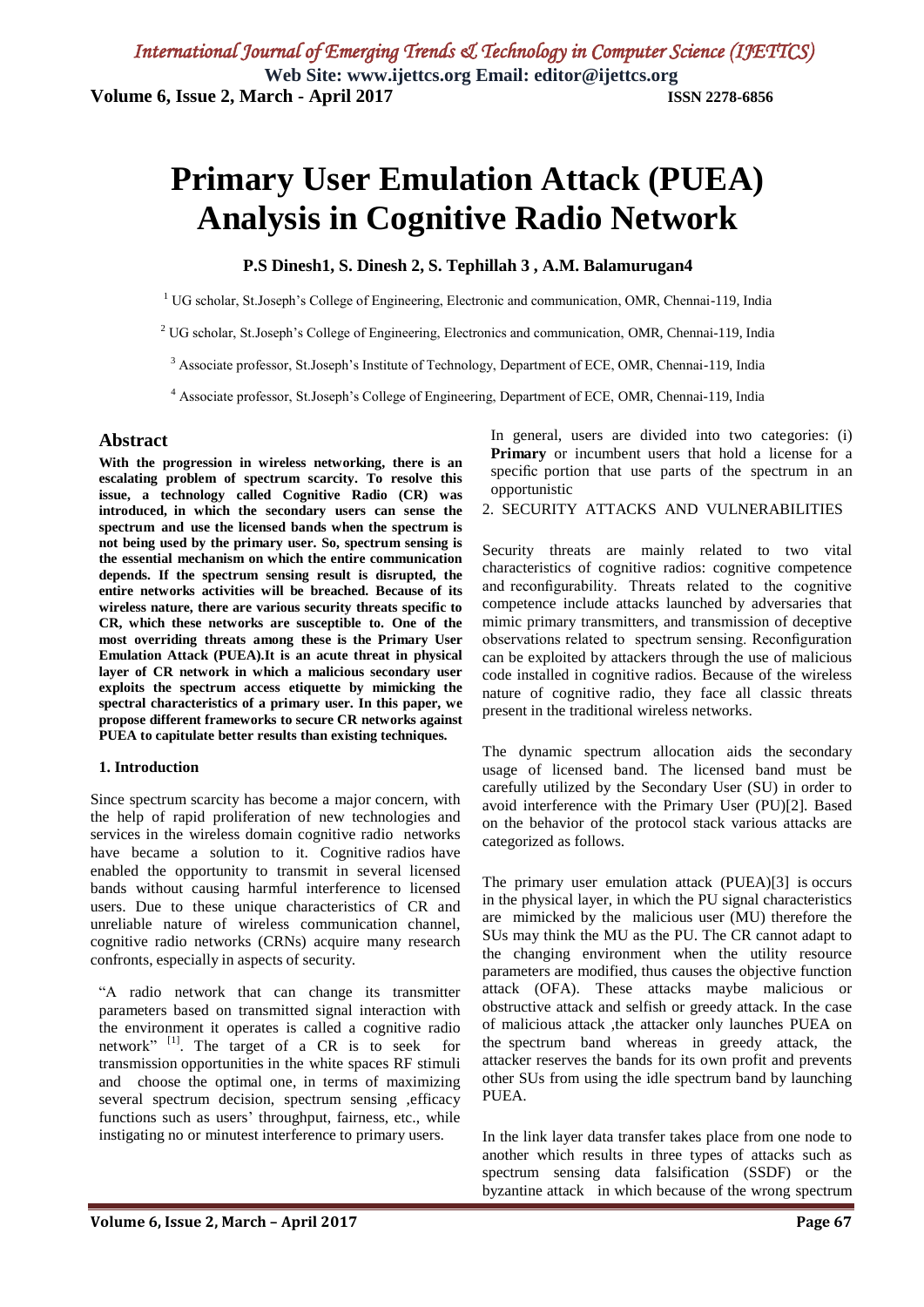**Web Site: www.ijettcs.org Email: editor@ijettcs.org Volume 6, Issue 2, March - April 2017 ISSN 2278-6856**

sensing results the fusion centers decision is falsified. The malicious user can change the route information of the node by providing wrong information about the node called the selfish channel negotiation (SCN). The control channel is reserved by the attackers and is saturated such attack is called the Control channel saturation Denial-of-service (DoS)

The network layer attacks are sink hole and hello flood. In sink hole attack the attacker mocks itself as the best route and pulls the neighbours to use this route to forward the packets and to discards those packets. In the hello flood attack the attackers uses enough power and sends broadcasting signals to all the nodes in the network to convince them that it is the closest neighbour.

The most significant attack in transport layer is the LION attack. In LION attack, it uses the PUEA to interrupt transmission control protocol (TCP) connection. It is said to be a transport layer pointed cross layer attack where emulating a licensed transmission will force a CRN to achieve a frequency handoffs and thus degrading TCP performance.

Since all the layers are unified the attacks occurring in other layers may cause adverse effect on the application layer.

# **3. SECURITY SOLUTIONS**

The essential security features used to resolve the various threats available in the different layers of the cognitive radio network are confidentiality, authentication and integrity.

Confidentiality is the major attribute of cryptography, it is attained by encrypting and decrypting the data thus providing more security, this technology is termed as Ciphering. Classical cryptography and Modern cryptography are the two kinds of cryptography. In classical cryptography the codes and cipher are used for encipherment and decipherment. Historically, cryptography was split into a dichotomy of codes and ciphers. However, by using codes there is variety of drawbacks, including susceptibility to cryptanalysis and there is difficulty of managing a cumbersome codebook. So, the usage of codes has fallen into disuse in modern cryptography, and ciphers are the dominant technique. Whereas in Modern cryptography, by the type of the key and by type of input data are the two criteria in which it is classified. By type of key used, the ciphers are divided into symmetric key algorithms (Secret- key cryptography), where the same key is used for cryptography and asymmetric key algorithms (Public-key cryptography), where two different keys are used for cryptography. There are different algorithms used in both type of cryptographies. In a symmetric key algorithm the sender and receiver uses the same key and the key is kept

forbidden from the end users. Some of the popular algorithms are DES and AES algorithms. Where, in an asymmetric key algorithm two separate keys i) A public key is published and enables any sender to perform encryption and ii) A private key is kept secret by the receiver and enables only him to perform correct decryption. The widely used asymmetric key algorithm is RSA. Moreover Ciphers can be distinguished into two types by the type of input data they are Block ciphers, which encrypt block of data of fixed size, and Stream ciphers, which encrypt continuous streams of data.



**Figure-1** Classification of Cipher

Block cipher is a deterministic algorithm operating on fixed-length groups of bits, called blocks, with an unvarying transformation that is specified by a symmetric key. In the design of cryptographic protocols block ciphers are the important elementary components, which are widely used to implement encryption of bulk data. In block cipher for encryption it allows single data block of its cipher's block length. For a variable-length message, separate cipher blocks are used as it was done by partitioning the data. In this the message is split into separate blocks of the cipher's block size and then each block is encrypted and decrypted independently. If we use the block cipher in cognitive radio networking the block cipher will produce a key which can be easily hacked so, the security in code transferring is at high danger. Hence this method is generally insecure because equal plain text blocks will always generate equal cipher text

blocks (for the same key), so patterns in the plain text message become evident in the cipher text output.

To overcome this limitation, several block cipher modes of operation have been designed for encryption. To add security, the initialization vector passed along with the plaintext message must be a pseudo-random value, which is added in an elite manner to the first plaintext block before it is being encrypted. The resultant cipher text block is then used as the new initialization vector for the next plaintext block. AES algorithm is most preferred algorithm in the block cipher than DES.

## **AES algorithm:**

AES is a substitution-permutation network based design principle. It uses the same key for both encrypting and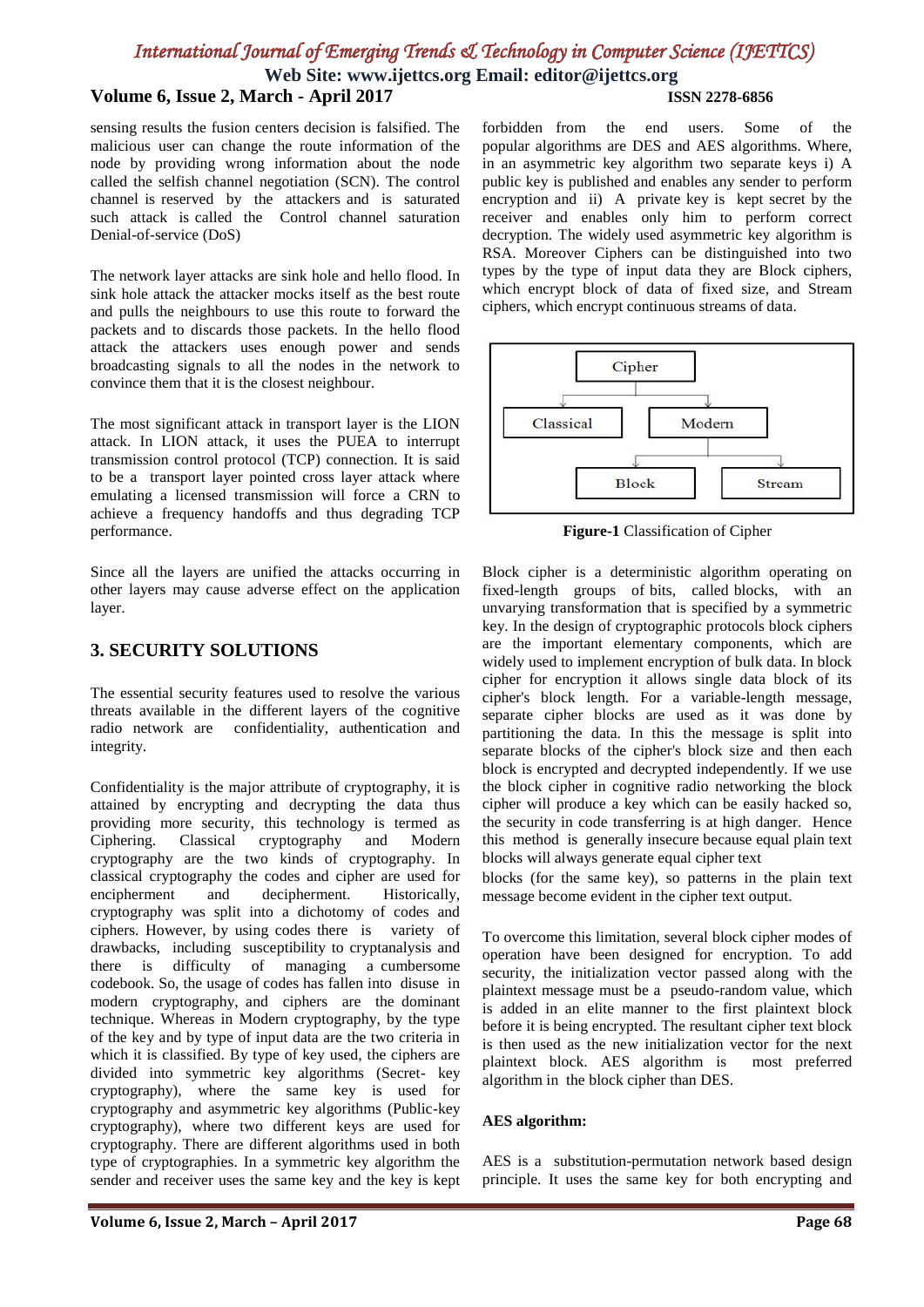**Web Site: www.ijettcs.org Email: editor@ijettcs.org**

## **Volume 6, Issue 2, March - April 2017 ISSN 2278-6856**

decrypting. It can have the key size of 128, 192, or 256 bits. The key size used for an AES cipher converts the input into the final output, called the cipher text by specifying the number of repetitions of transformation rounds. The number of cycles of repetition for 128-bit keys is of 10 cycles of repetition, for 192-bit keys it is of 12 cycles of repetition, for 256-bit keys it is of 14 cycles of repetition. Even though there are more cycles of repetition the overall time taking place in the ciphering the text is longer so to overcome delay time and to overcome the use of same key which can be easily traced out by common user the stream ciphers are used. There are many disadvantages of block cipher such as it is easy to insert or delete blocks. In block cipher to be easily modified by the common user identical block of plain text yield identical blocks of cipher text. To overcome all this disadvantages Stream Cipher is preferred instead of Block Cipher[4].

#### **Stream Cipher:**

Stream cipher is of a symmetric key cipher and each plaintext digit is encrypted one at a time to produce the cipher output. An alternate name for the stream cipher is state cipher, as each digit data encryption is dependent on the current state only, by encrypting each digit the security is added and the time for processing is minimized. Stream ciphers typically execute at a higher speed than block ciphers and have lower hardware complexity.

While encrypting in the block cipher if there is mess up in one part of the data the rest of the data is unrecoverable so by using stream cipher the each burst is encrypted as the stream of the burst data which requires less process time and adds more security to the data. Stream ciphers are finest in network streams where the amount of data is either unknown, or continuous[5][6].

Stream ciphers are really suitable for hard ware implementation that uses one bit data at a time for the encryption and the decryption. Stream cipher is less than to vulnerable to insertion or deletion of block. It can be mathematically analyzed easily. The key in the stream cipher is generated independently of the message stream. Thus Stream cipher is well suited for networking compared to the block cipher.

In data networks, authentication is done using RC4 and the symmetric key for the stream cipher is generated using the Pseudo Random Key Generation.

The already recommended algorithm is of AES which has some sort of disabilities which have been discussed above so, to overcome the AES disadvantages[7], the RC4 algorithm is recommended for the secure cognitive radio network and the key generation for the ciphering is done with Pseudo Random Key Generation[8].

way, so as not to cause harmful interference to PUs (ii) In cognitive radio network, SUs or **Secondary** users (without license) are allowed to access the licensed spectrum if primary users (having license) are not present.

Cognitive Radios have to vacate the specific spectrum band, whenever a primary signal is detected. The main functionalities of CR networks are spectrum sensing, spectrum mobility, spectrum sharing and spectrum management. The cognitive cycle comprises of the following mechanisms:

**Spectrum Sensing** is one of the most significant components of a CR and it performs the detection of incumbent signals. There are two types of spectrum sensing (i) fast sensing, i.e.1ms/channel, and (ii) fine sensing, which is determined dynamically by the BS, dependent on the fast sensing result, and senses the spectrum more precisely. The BS collects the observations made by SUs and makes the final decision about the presence or absence of incumbent signals. Energy detection approach is used by IEEE 802.22 to sense an incumbent signal because of the simplicity and low computational overhead of this technique. Other than energy detection, there are various other methods such as cyclostationary based sensing, waveform based sensing, matched filtering and radio identification based sensing.

**Spectrum Analysis** is a process is based on the available information of spectrum holes from spectrum sensing. It analyzes various channel and network features such as capacity, bit error rate, delay, etc for each spectrum hole and later provides this analysis to the spectrum decision process.

**Spectrum Decision** process selects the best spectrum hole for transmission. This method can be the result of various cooperating cognitive radios or can be performed by a single cognitive radio.

## **Rivest Cipher 4:**

In 1987 RC4 stream cipher was designed by Ron Rivest. It is legitimately termed as "Rivest Cipher 4". For real time processing stream ciphers are the most efficient. In stream cipher the key size is variable with byte oriented operations. This algorithm is based on the use of a random permutation[10]. According to the various analyses, the cipher run very quickly in software because eight to sixteen machine operations are required per output byte. The algorithm is simple, fast and easy to explain. It can be efficiently implemented in both software and hardware .

In Cognitive Radio Networks for providing the security the stream cipher is used which works on the RC4 algorithm. In cryptography, the most widely used cipher having remarkable simplicity and speed of processing is RC4 it may also be known as ARC4 meaning Alleged RC4. The key generation is by using pseudo random key generation, thus authenticated[9][10].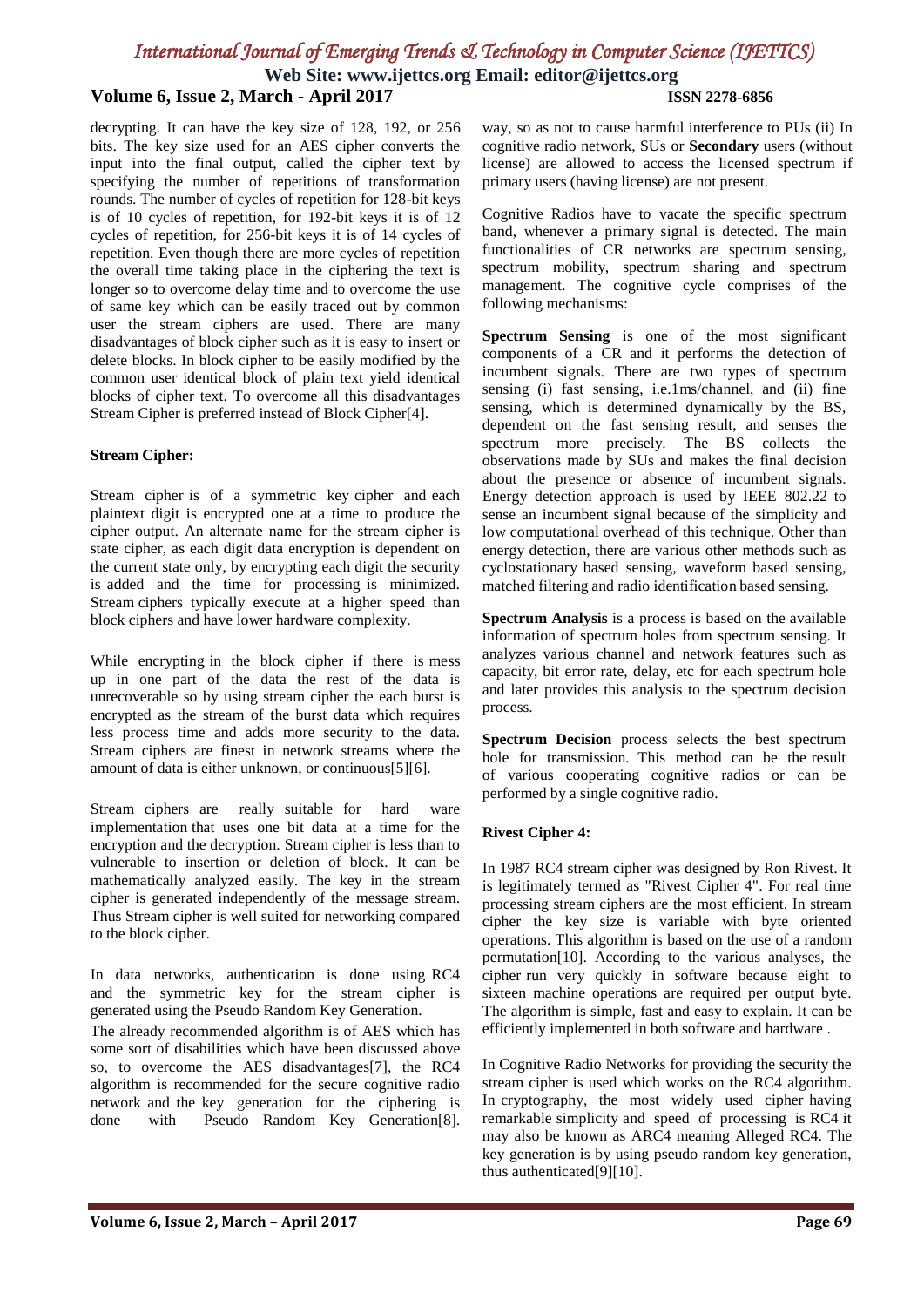**Web Site: www.ijettcs.org Email: editor@ijettcs.org Volume 6, Issue 2, March - April 2017 ISSN 2278-6856**

Following confidentiality and Authentication the next major domain is Integrity. Integrity is the ability to prevent an active attacker to modify the information without the end users notice. When the information is getting modified, its invalidity is proved. Certain algorithms have been emphasized to prove integrity. The two popular algorithms are SHA-0 and SHA-1[11].Though these algorithms have certain special features but these algorithms are more prone to linear and nonlinear attacks. SHA-2 algorithm has been lighted to prevent these attacks. The performance of SHA-2 is better secured when compared with SHA-1. Though SHA-1is analyzed and carved only after MD4, it creates a hash which has a length of 160 bits instead of 128 bits.SHA-2 is classified into four different types, known as SHA-224,SHA-256, SHA-384, and SHA-512.SHA 2 algorithm has overcome the drawbacks in SHA-0 and SHA-

1 algorithm. The SHA-2 algorithm has led to 24 step attacks against SHA 256 and SHA 512 for making the CRN secured from these attacks. Despite SHA 512 making it compatible, there are certain compression features that make it open for attacks.

**Table-1** Comparison of various integrity algorithms

| Characteristics     | MD5 | SHA-1 | SHA-224 | SHA-256 | SHA-384 | SHA-512 |
|---------------------|-----|-------|---------|---------|---------|---------|
| Block size          | 512 | 512   | 512     | 512     | 1024    | 1024    |
| Message digest size | 128 | 160   | 224     | 256     | 384     | 512     |
| No. of rounds       | 64  | 80    | 64      | 64      | 80      | 80      |

#### **4. Proposed security frameworks for PUEA attacks:**

In the first proposed method which is shown in figure-2 authentication code which is to be transmitted to secondary user is given as an input to the key stream generator through which an secured key stream is obtained. This key stream is embedded along with the authentication code and provided to the legitimate secondary user.

Whereas, at the receiver end, if the secondary user is legitimate then the authentication code and the key stream is estranged. From which the key stream is generated using authentication code .If the both the key stream are identical then the primary user is legitimate else malicious.



**Figure- 2** Proposed Framework 1

The second framework is revealed in the figure- 3 in which the seed is used to generate the digest using hash algorithm. Further the seed is combined with the digest using logical operation and finally encrypting it before passing it on to the secondary user.



**Figure- 3** Proposed Framework 2

The yield from the primary user is decrypted and a logical operation is performed with the seed to obtain the transmitted digest, which is compared with the digest generated from the hash algorithm at the secondary user. The secondary user has to abandon the spectrum if both the digest are alike.

# **5. Conclusion**

Cognitive radio is one the intelligent network that is autonomously and dynamically adapts its operation from the previous experience. This paper highlights the advantages of CR in the aspects of spectrum sharing and the security vulnerabilities associated with CR. The paper mainly focuses the PUEA. The proposed frameworks give the better security solutions against PUEA in CR. In the future better security algorithms have been chosen for our proposed frameworks that it will be suitable for real time scenarios in cognitive radio networks.

## **References**

- [1] Alexandros G. Fragkiadakis, Elias Z. Tragos and Ioannis G. Askoxylakis "A Survey on Security Threats and Detection Techniques in Cognitive Radio Networks" IEEE communications surveys & tutorials, Vol. 15,No. 1,2013.
- [2] L. B. Wang and K. J. Ray Liu, "Advances in Cognitive Radio Networks: A Survey," IEEE Journal of Selected Topics in Signal Processing, Vol. 5, No. 1,2011, pp. 5- 23.
- [3] A.C. Sumathi , R. Vidhyapriya and C. Kiruthika, "A Proactive Elimination of Primary User Emulation